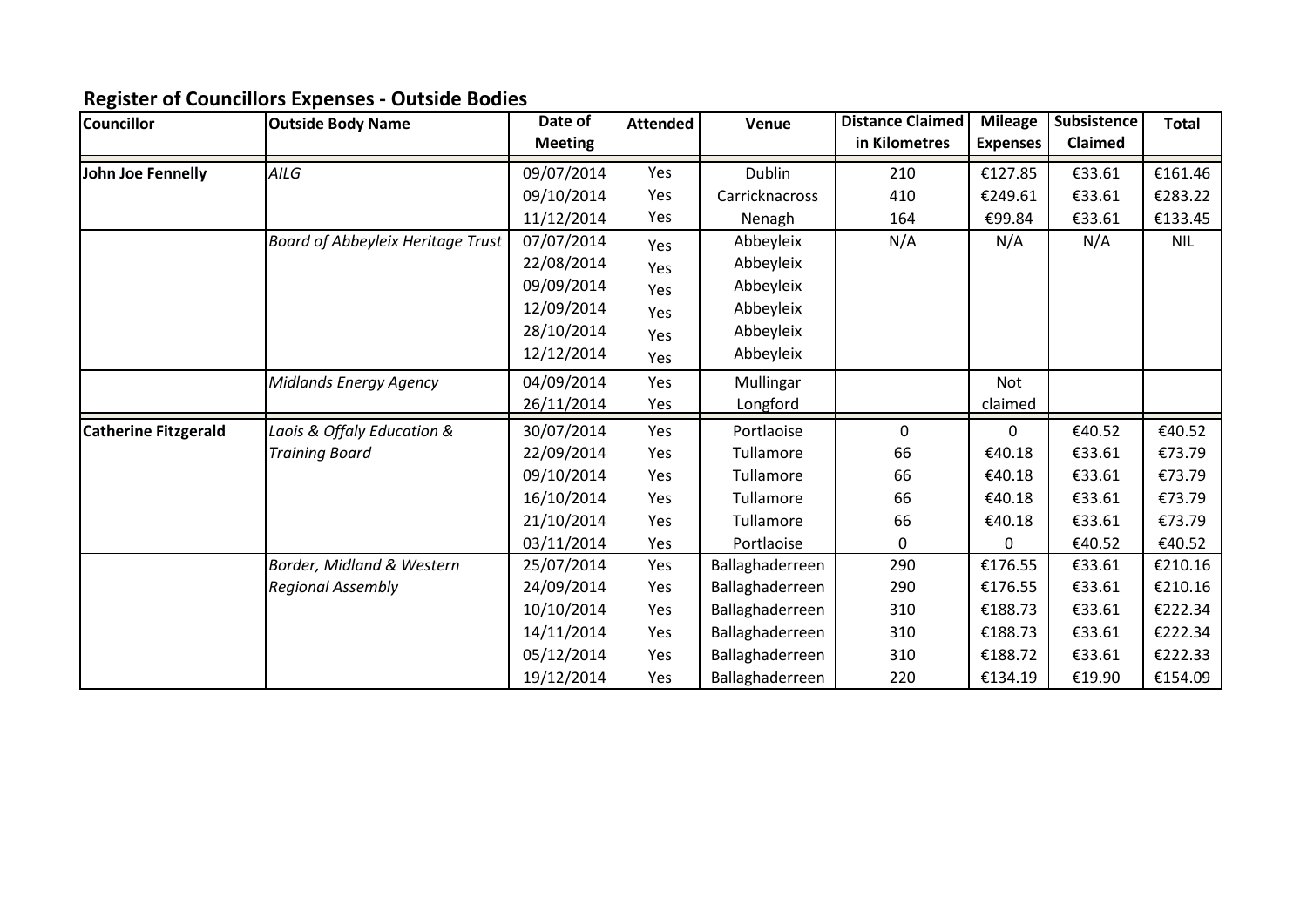|                       | Laois Advocacy Against Domestic             | 10/06/2014               | Yes        | Portlaoise                  | N/A      | N/A     | N/A    | <b>NIL</b> |
|-----------------------|---------------------------------------------|--------------------------|------------|-----------------------------|----------|---------|--------|------------|
|                       | Abuse Ltd                                   | 03/11/2014               | Yes        | Portlaoise                  |          |         |        |            |
|                       |                                             | 08/12/2014               | Yes        | Portlaoise                  |          |         |        |            |
|                       |                                             |                          |            |                             |          |         |        |            |
|                       |                                             |                          |            |                             |          |         |        |            |
|                       |                                             |                          |            |                             |          |         |        |            |
|                       |                                             |                          |            |                             |          |         |        |            |
|                       | <b>Board of Laois Partnership</b>           | 10/09/2014               | Yes        | Emo                         | N/A      | N/A     | N/A    | <b>NIL</b> |
|                       | Company Ltd                                 | 01/10/2014               | Yes        | Portlaoise                  |          |         |        |            |
|                       |                                             | 05/11/2014               | Yes        | Portlaoise                  |          |         |        |            |
|                       |                                             | 03/12/2014               | Yes        | Portlaoise                  |          |         |        |            |
|                       | AILG                                        |                          |            | Dublin                      | 210      | €127.85 | €33.61 | €161.46    |
| <b>Paschal McEvoy</b> |                                             | 09/07/2014<br>09/10/2014 | Yes<br>Yes | Carrickmacross              | 410      | €249.61 | €33.61 | €283.22    |
|                       |                                             | 11/12/2014               | Yes        | Nenagh                      | 167      | €99.84  | €33.61 | €133.45    |
|                       | Laois & Offaly Education &                  | 30/07/2014               |            | Portlaoise                  |          | €13.39  |        | €13.39     |
|                       |                                             | 22/09/2014               | Yes<br>Yes | Tullamore                   | 22<br>90 | €54.79  | 0<br>0 | €54.79     |
|                       | <b>Training Board</b>                       | 01/10/2014               | Yes        | Portlaoise                  | 22       | €13.39  | €33.61 | €47.00     |
|                       |                                             | 03/11/2014               | Yes        | Portlaoise                  | 22       | €13.39  | €33.61 | €47.00     |
|                       |                                             |                          |            |                             |          |         |        |            |
|                       | Laois Arts Theatre Company Ltd              | 07/07/2014               | Yes        | Portlaoise                  | N/A      | N/A     | N/A    | N/A        |
|                       |                                             | 15/09/2014               | Yes        | Portlaoise                  |          |         |        |            |
|                       |                                             | 06/10/2014               | Yes        | Portlaoise                  |          |         |        |            |
|                       |                                             | 10/11/2014<br>16/07/2014 | No<br>Yes  | Portlaoise<br>Portarlington | N/A      | N/A     | N/A    | N/A        |
|                       | Portarlington Leisure Centre                | 17/09/2014               | Yes        | Portarlington               |          |         |        |            |
|                       |                                             | 13/11/2014               | Yes        | Portarlington               |          |         |        |            |
|                       | Portarlington Enterprise Centre             | 07/10/2014               | Yes        | Portarlington               | N/A      | N/A     | N/A    | N/A        |
|                       |                                             | 16/12/2014               | Yes        | Portarlington               |          |         |        |            |
|                       |                                             |                          |            | Athlone                     |          |         |        | <b>NIL</b> |
|                       | <b>Midland Regional Drugs Task</b><br>Force | 10/07/2014<br>24/09/2014 | Yes<br>No  | N/A                         |          | Not     |        |            |
|                       |                                             | 05/11/2014               | No         | N/A                         |          | Claimed |        |            |
|                       |                                             | 11/12/2014               | No         | N/A                         |          |         |        |            |
|                       |                                             |                          |            |                             |          |         |        |            |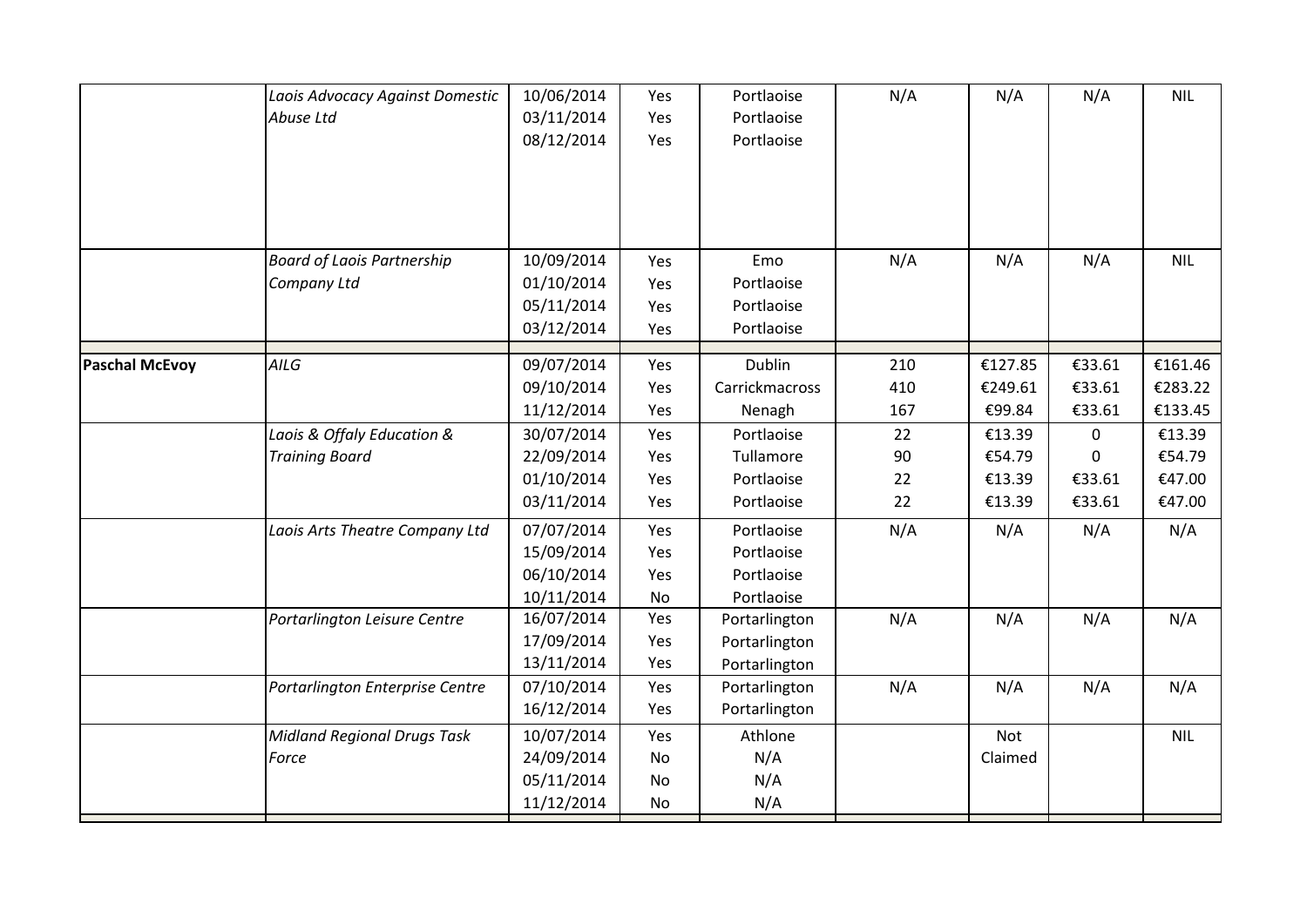| Patrick Bracken               | Border, Midland & Western         | 25/07/2014 | Yes       | Ballaghaderreen | 145         | €176.55      | €33.61 | €210.16    |
|-------------------------------|-----------------------------------|------------|-----------|-----------------|-------------|--------------|--------|------------|
|                               | <b>Regional Assembly</b>          | 19/09/2014 | Yes       | Ballaghaderreen | 145         | €176.55      | €33.61 | €210.16    |
|                               |                                   | 10/10/2014 | Yes       | Ballaghaderreen | 145         | €176.55      | €33.61 | €210.16    |
|                               |                                   | 14/11/2014 | Yes       | Ballaghaderreen | 145         | €176.55      | €33.61 | €210.16    |
|                               |                                   | 05/12/2014 | Yes       | Ballaghaderreen | 145         | €176.55      | €33.61 | €210.16    |
| <b>Caroline Dwane Stanley</b> | Laois & Offaly Education &        | 30/07/2014 | Yes       | Portlaoise      | $\mathbf 0$ | $\mathbf{0}$ | €40.52 | €40.52     |
|                               | <b>Training Board</b>             | 22/09/2014 | Yes       | Tullamore       | 67          | € 33.27      | €40.52 | €73.79     |
|                               |                                   | 03/11/2014 | Yes       | Portlaoise      | $\pmb{0}$   | 0            | €40.52 | €40.52     |
| <b>Tom Mulhall</b>            | Portarlington Leisure Centre      | 16/07/2014 | Yes       | Portarlington   | N/A         | N/A          | N/A    | <b>NIL</b> |
|                               |                                   | 17/09/2014 | Yes       | Portarlington   |             |              |        |            |
|                               |                                   | 13/11/2014 | Yes       | Portarlington   |             |              |        |            |
|                               | Portarlington Enterprise Centre   | 07/10/2014 | Yes       | Portarlington   | N/A         | N/A          | N/A    | <b>NIL</b> |
|                               |                                   | 16/12/2014 | Yes       | Portarlington   |             |              |        |            |
| <b>Aidan Mullins</b>          | <b>Board of Laois Partnership</b> | 10/09/2014 | Yes       | Emo             | N/A         | N/A          | N/A    | <b>NIL</b> |
|                               | Company Ltd                       | 01/10/2014 | Yes       | Portlaoise      |             |              |        |            |
|                               |                                   | 05/11/2014 | Yes       | Portlaoise      |             |              |        |            |
|                               |                                   | 03/12/2014 | Yes       | Portlaoise      |             |              |        |            |
| <b>William Aird</b>           | Portlaoise Leisure Centre         | 03/07/2014 | <b>No</b> | Portlaoise      | N/A         | N/A          | N/A    | <b>NIL</b> |
|                               |                                   | 10/07/2014 | Yes       | Portlaoise      |             |              |        |            |
|                               |                                   | 23/10/2014 | Yes       | Portlaoise      |             |              |        |            |
|                               |                                   | 04/12/2014 | Yes       | Portlaoise      |             |              |        |            |
|                               | Portlaoise Entreprise Centre      | 22/10/2014 | No        | Portlaoise      | N/A         | N/A          | N/A    | <b>NIL</b> |
|                               |                                   | 17/12/2014 | Yes       | Portlaoise      |             |              |        |            |
|                               | Dublin-Mid Leinster Regional      | 01/07/2014 | Yes       | Tullamore       |             | €44.08       | €13.71 | €57.79     |
|                               | <b>Health Forum</b>               | 16/09/2014 | Yes       | Tullamore       |             | €44.08       | €13.71 | €57.79     |
|                               |                                   | 18/11/2014 | Yes       | Tullamore       |             | €44.08       | €13.71 | €57.79     |
|                               | <b>Board of Laois Partnership</b> | 10/09/2014 | Yes       | Emo             | N/A         | N/A          | N/A    | <b>NIL</b> |
|                               | Company Ltd                       | 01/10/2014 | No        | Portlaoise      |             |              |        |            |
|                               |                                   | 05/11/2014 | No        | Portlaoise      |             |              |        |            |
|                               |                                   | 03/12/2014 | Yes       | Portlaoise      |             |              |        |            |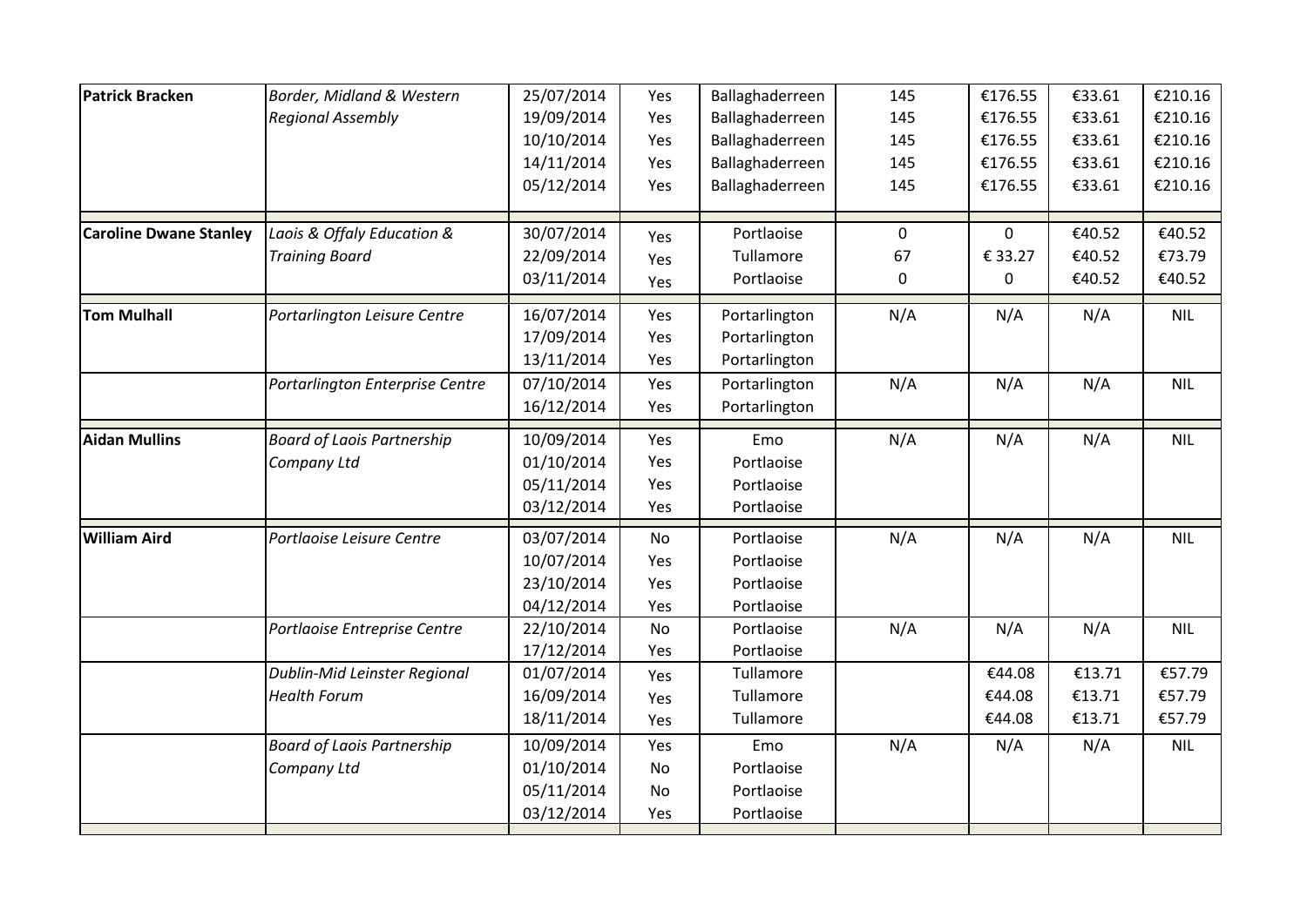| <b>Seamus McDonald</b> | L.A.M.A.                     | 06/09/2014  | Yes | Limerick       | 232         | €250.04    |            | €250.04    |
|------------------------|------------------------------|-------------|-----|----------------|-------------|------------|------------|------------|
|                        |                              | 04/10/2014  | Yes | Wicklow        | 270         | €324.47    |            | €324.47    |
|                        |                              | 01/11/2014  | Yes | Carlow         | 104         | €92.68     |            | €92.68     |
|                        |                              | 06/12/2014  | Yes | Longford       | 200         | €142.88    |            | €142.88    |
|                        | Laois Transport for Rural    | No Meetings |     |                |             |            |            |            |
|                        | Integration Prog.            | Held        |     |                |             |            |            |            |
| <b>John King</b>       | Laois & Offaly Education &   | 26/06/2014  | Yes | Portlaoise     | 70          | €42.62     | €33.61     | €76.23     |
|                        | <b>Training Board</b>        | 30/07/2014  | Yes | Portlaoise     | 70          | €42.62     | €33.61     | €76.23     |
|                        |                              | 22/09/2014  | Yes | Tullamore      | 136         | €82.80     | €33.61     | €116.41    |
|                        |                              | 23/09/2014  | Yes | Nil            | $\mathbf 0$ | 0          | €40.52     | €40.52     |
|                        |                              | 03/11/2014  | Yes | Portlaoise     | 70          | €42.62     | €40.52     | €76.23     |
|                        | Dublin-Mid Leinster Regional | 01/07/2014  | No  | Tullamore      |             | <b>NIL</b> | <b>NIL</b> | <b>NIL</b> |
|                        | <b>Health Forum</b>          | 16/09/2014  | No  | Tullamore      |             | <b>NIL</b> | <b>NIL</b> | <b>NIL</b> |
|                        |                              | 18/11/2014  | Yes | Tullamore      |             | €84.24     | €13.71     | €97.75     |
| David Goodwin          | AILG                         | 09/07/2014  | No  | <b>Dublin</b>  |             |            |            | <b>NIL</b> |
|                        |                              | 09/10/2014  | No  | Carricknacross |             |            |            | <b>NIL</b> |
|                        |                              | 11/12/2014  | No  | Nenagh         |             |            |            | <b>NIL</b> |
| <b>Padraig Fleming</b> | Portarlington Leisure Centre | 16/07/2014  | Yes | Portarlington  | N/A         | N/A        | N/A        | <b>NIL</b> |
|                        |                              | 17/09/2014  | Yes | Portarlington  |             |            |            |            |
|                        |                              | 13/11/2014  | Yes | Portarlington  |             |            |            |            |
|                        | Dublin-Mid Leinster Regional | 29/07/2014  | Yes | Tullamore      |             | €80.32     | €13.71     | €94.03     |
|                        | <b>Health Forum</b>          | 16/09/2014  | Yes | Tullamore      |             | €69.54     | €13.71     | €83.25     |
|                        |                              | 18/11/2014  | Yes | Tullamore      |             | €67.59     | €13.71     | €81.30     |
| <b>John Moran</b>      | Laois Tourism Company Ltd    | 10/07/2014  | Yes | Portlaoise     | N/A         | N/A        | N/A        | <b>NIL</b> |
| <b>Noel Tuohy</b>      | Portlaoise Leisure Centre    | 23/10/2014  | No  | Portlaoise     | N/A         | N/A        | N/A        | <b>NIL</b> |
|                        |                              | 04/12/2014  | Yes | Portlaoise     |             |            |            |            |
|                        |                              |             |     |                |             |            |            |            |
|                        |                              |             |     |                |             |            |            |            |